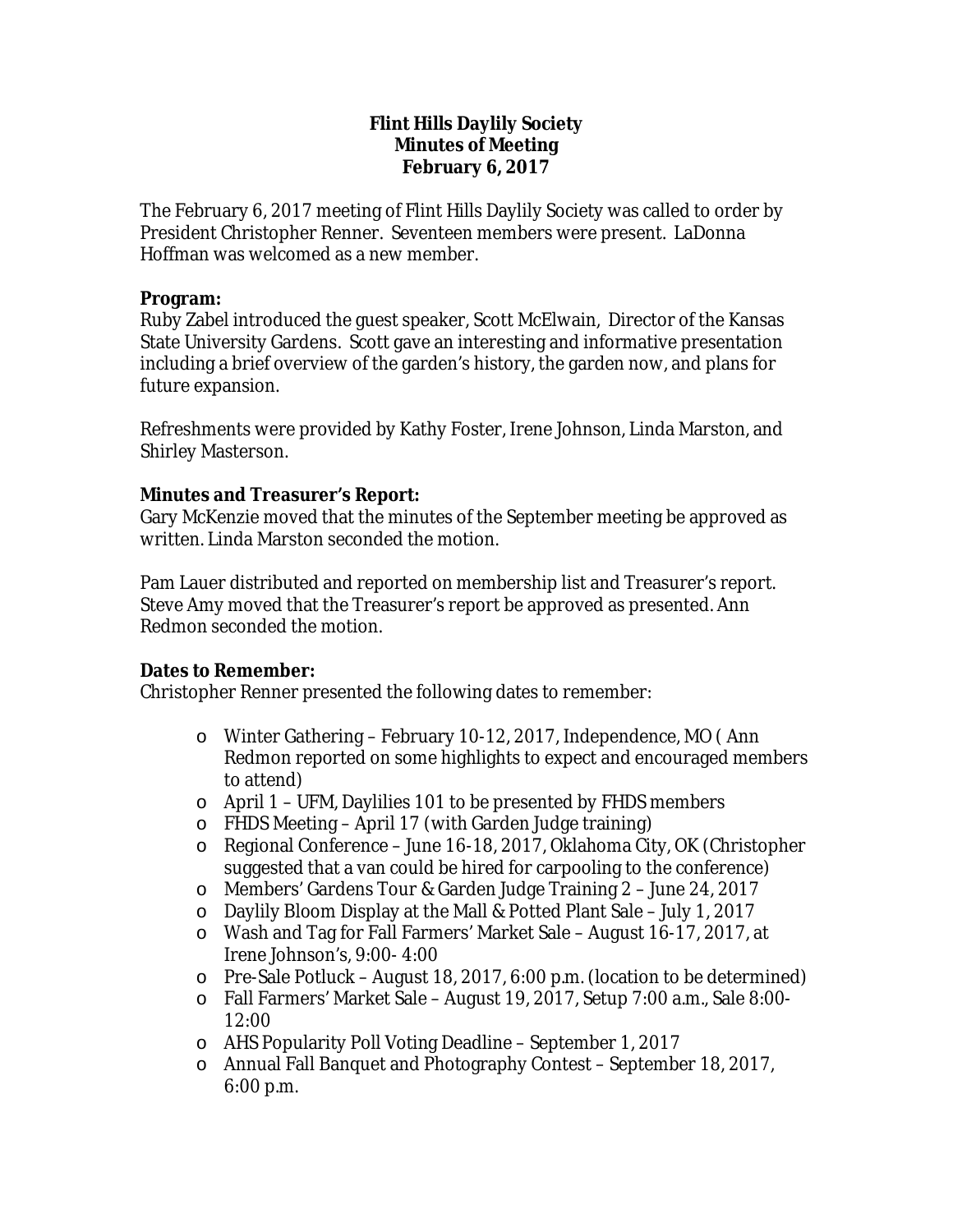## **Old Business:**

Pam Lauer had copies of Double Daylilies: Twice the Fun for sale. The Illustrated Guide to Daylilies, Revised Edition will be available at the next meeting. The club will also be offering a book on Spiders and Unusual Form daylilies in the future.

## **New Business:**

Christopher Renner is planning a workday for the daylily garden at the Riley County Seniors*'* Service Center. Daylily clumps will be downsized and new plants will be installed to replace dead clumps. Members were asked to state a preference for a weekday or Saturday. No preference stated. Christopher will set a date for late March or early April and send out a notice.

Ruby Zabel and Irene Johnson proposed that the club try a mid-May bare root sale at the Farmers' Market in addition to the August sale. Irene explained that people are more in the mood to purchase and plant in May than they are in August. Ruby would like to limit the number of plants to around 300. Daylilies from the thinning at the Seniors' Service Center can be used. In addition, a sign-up sheet for plant donations and helpers will be circulated at the April 17 meeting.

Steve Amy talked about the Mavis Award for outstanding service to Region 11. He asked members to submit recommendations for that award. Nominations must be received by May 1.

# **Daylily Drawing:**

Kathy Foster conducted the door prize drawing for daylilies provided by Bob Scott. A "two-passes and you are out" method was tested.

# **Meeting adjourned.**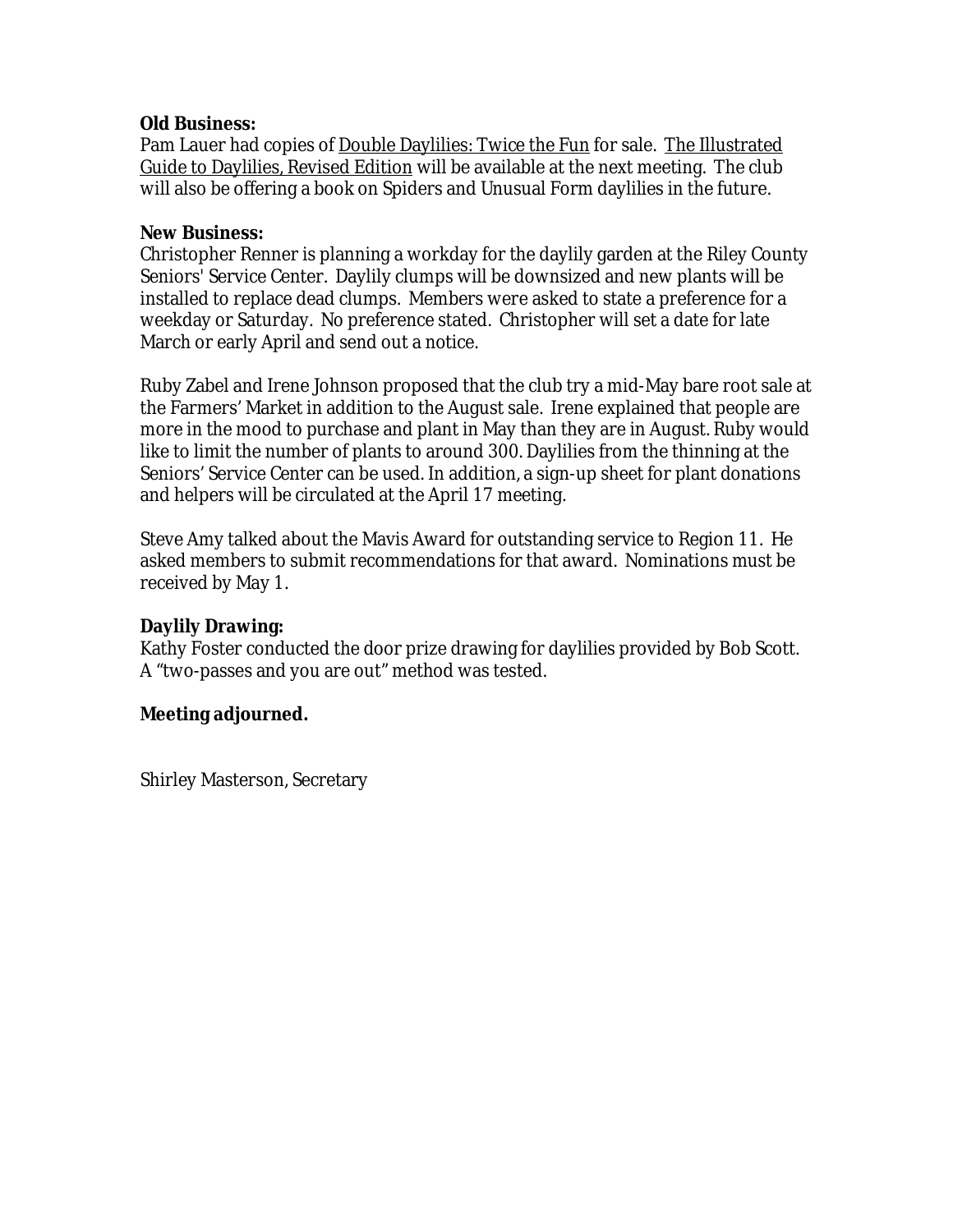## **Flint Hills Daylily Society Minutes of Meeting April 17, 2017**

President Christopher Renner called the April 17, 2017 meeting of Flint Hills Daylily Society to order with 26 members present.

#### **Program:**

Christopher introduced Cathy Minkler of the Wichita Daylily Club. Cathy and Christopher presented Garden Judges Workshop 1 for the program.

Refreshments were provided by Irene Johnson, Courtney McFadden, Jane Amy, and Susan Schoneweis.

## **Minutes and Treasurer's Report:**

Lou Irwin moved that the minutes of the February 2017 meeting be approved as written. Laura Hall seconded the motion.

Pam Lauer presented the Treasurer's report. Susan Schoneweis moved that the Treasurer's report be approved as presented. Ann Redmon seconded the motion.

## **Old Business:**

Pam and Christopher announced that copies of **Double Daylilies: Twice the Fun** (\$13), The Illustrated Guide to Daylilies, Revised Edition (\$13), and The Open From Daylily (\$21.50) were available for purchase at the meeting.

Steve Amy reported on the Mavis Award and urged FHDS members to submit nominations. Nominations must be received by May 1. The Mavis Award is for outstanding service to Region 11. An email with details has been sent out.

Ruby Zabel gave an update on plans for the spring bare-root daylily sale to be held at the Farmers' Market on May 13. Basic pricing will be half retail. Members who donate fans are asked to determine the price themselves. No prices should be less than \$5. Ruby and Irene made bag and label kits available to take home. Otherwise members can bring their daylily donations to the club wash and tag event which will be held at Irene Johnson's on Thursday, May 11. Members were urged to email Ruby with names and pictures of daylilies that they will bring. The goal is to have around 300 plants for sale. Pictures of daylilies to be sold should be sent to Ruby by Monday, May 8.

## **New Business:**

Christopher Renner is planning a workday for the daylily garden at the Riley County Seniors*'* Service Center. Daylily clumps will be downsized and new plants will be installed to replace dead clumps. The beds also need mulching and weeding. Christopher will send out an email to notify members when the date for the work day has been set.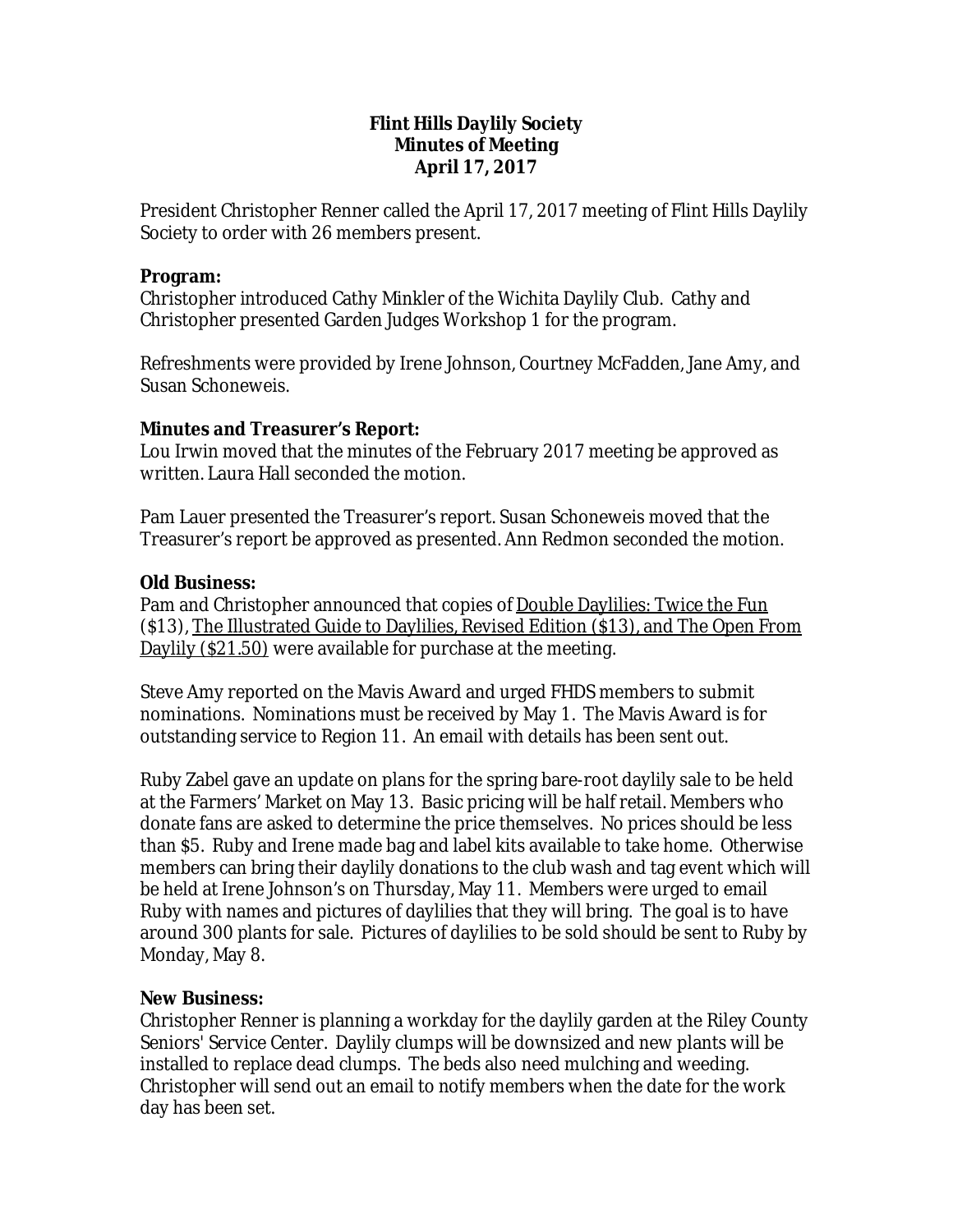Kathy Foster asked whether a van is being rented to car pool to the Regional Conference in Oklahoma City. Christopher asked for a show of hands of those who plan to attend and who would be interested in car-pooling. There was enough interest to warrant renting an 8-passenger van. Christopher will contact Enterprise.

Laura Hall and Lou Irwin asked for volunteers to offer their gardens for the club tour.

# **Dates to Remember:**

- o Mavis Award nominations due May1, 2017
- o Tag and Wash at Irene Johnson's May 11
- o Spring Farmers' Market Sale May 13
- o Regional Conference June 16-18, 2017, Oklahoma City, OK (Christopher suggested that a van could be hired for carpooling to the conference)
- o Members' Gardens Tour & Garden Judge Training 2 June 24, 2017
- o Daylily Bloom Display at the Mall & Potted Plant Sale July 1, 2017
- o Wash and Tag for Fall Farmers' Market Sale August 16-17, 2017, at Irene Johnson's, 9:00- 4:00
- o Pre-Sale Potluck August 18, 2017, 6:00 p.m. (location to be determined)
- o Fall Farmers' Market Sale August 19, 2017, Setup 7:00 a.m., Sale 8:00- 12:00
- o AHS Popularity Poll Voting Deadline September 1, 2017
- o Annual Fall Banquet and Photography Contest September 18, 2017, 6:00 p.m.

# **Daylily Drawing:**

Kathy Foster conducted the door prize drawing for daylilies provided by Rick Howard. A "get your pick in the order your name is drawn" method was tested.

# **Meeting adjourned.**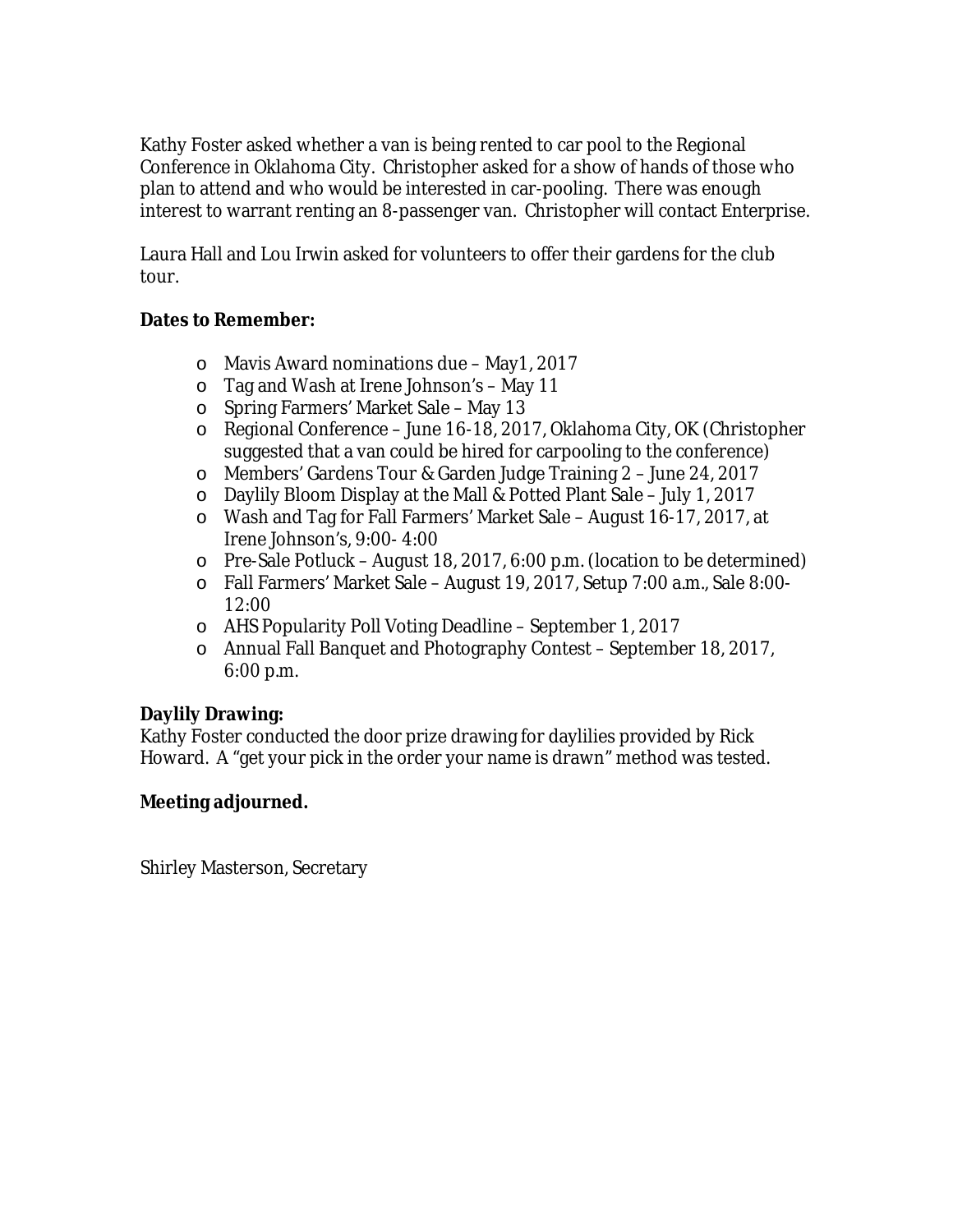## **Flint Hills Daylily Society Minutes of Meeting June 5, 2017**

President Christopher Renner called the June 5, 2017 meeting of Flint Hills Daylily Society to order at the Riley County Senior Services Center.

#### **Program:**

Terry Pitts of Sterling, Kansas was the guest speaker. He gave an interesting and sometimes humorous talk with a slide presentation describing his hybridizing program at Teardrop Farm Daylily Patch.

After the program, Pam Lauer, Linda Marston, Ann Redmon, and Ruby Zabel provided refreshments.

## **Minutes and Treasurer's Report:**

Steve Amy moved that the minutes of the April 2017 meeting be approved as written. Joyce Todd seconded the motion.

Pam Lauer presented the Treasurer's report. Ruby Zabel moved that the Treasurer's report be approved. Steve Amy seconded the motion. Motion carried.

## **Old Business:**

Christopher reported that FHDS had reserved a van for those attending the Regional Conference in Oklahoma City. He took down the names of those wanting to ride in the van. Departure was scheduled to be at 8:00 a.m. from the Riley County Senior Services Center.

Ruby Zabel reported on the spring bare-root daylily sale at the Farmers' Market on May 13. Approximately 300 plants were sold with all the leftovers being donated to the city of Westmoreland. The profit after expenses were paid was \$829.35.

Laura Hall reported on the upcoming Club Garden Tour scheduled for June 24. Members are to meet at 8:00 in City Park for the beginning of the tour. Other gardens on the tour will be Christopher Renner's (with breakfast), Lou Irwin's, K-State Gardens, and Ruby Zabel's.

The annual Bloom Display at Manhattan Town Center will be July 1, with Karen Hawes in charge. Christopher will send out an email for members to sign up for work time slots.

Bobbie Kromm reported that the Annual Banquet and meeting will be on September 18 at the Riley County Senior Services Center. She asked for input on the meal. Friendship House was suggested for the catering service. Bobbie will contact Friendship House.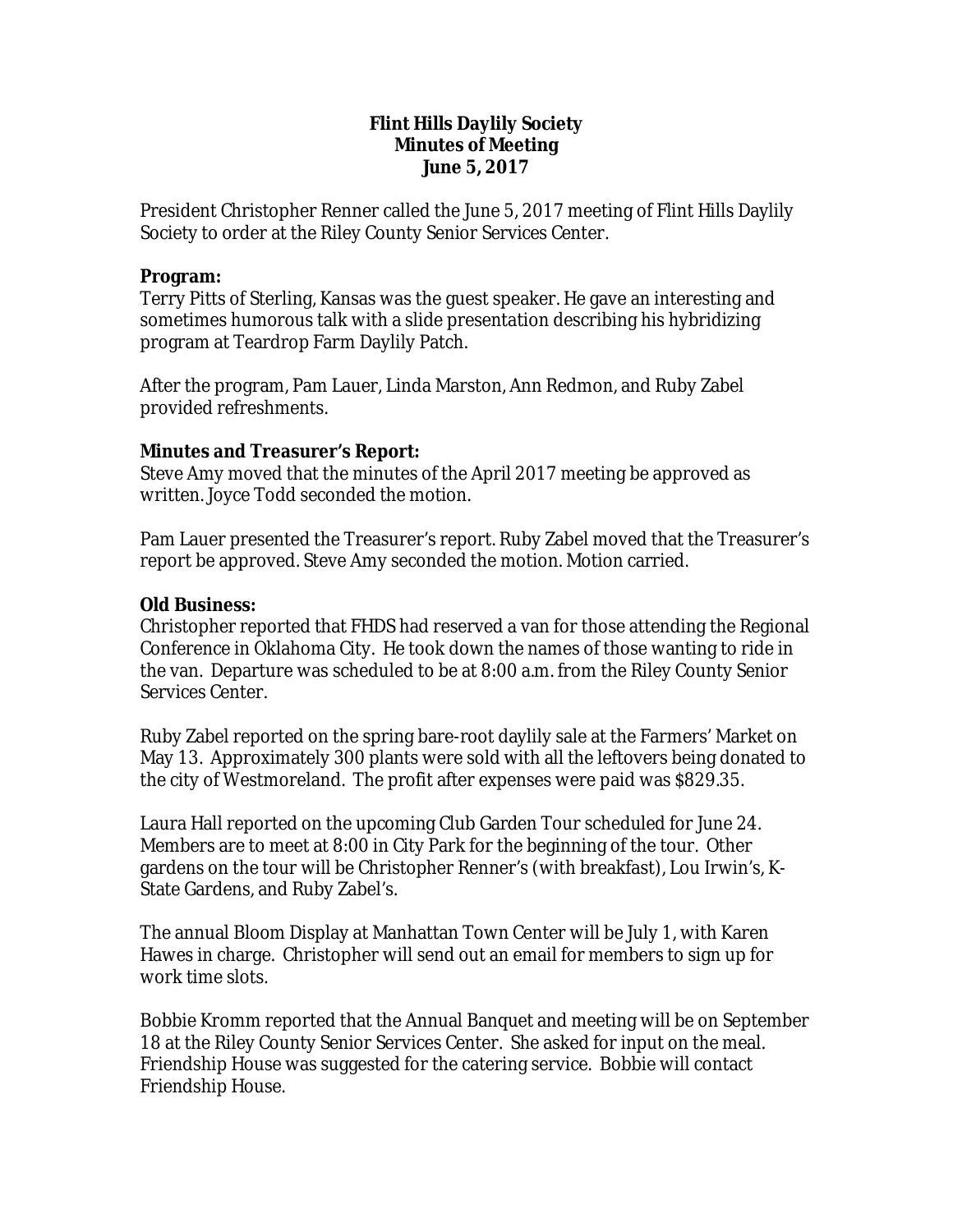Jeanette Schuler is the chairman of the 2017 Photo Contest.

## **New Business:**

Christopher R. reported that FHDS has been invited to visit Lois Hart's garden on July 8<sup>th</sup>. Lois will provide lunch. Christopher will send out an email about carpooling there and also to Jim Fry's garden on July 3.

## **Dates to Remember:**

- o Regional Conference June 16-18, 2017, Oklahoma City, OK (Christopher checked names of those who wanted to carpool in a van rented by the club.)
- o Members' Gardens Tour & Garden Judge Training 2 June 24, 2017
- o Daylily Bloom Display at the Mall & Potted Plant Sale July 1, 2017
- o Wash and Tag for Fall Farmers' Market Sale August 16-17, 2017, at Irene Johnson's, 9:00- 4:00
- o Pre-Sale Potluck August 18, 2017, 6:00 p.m. (location to be determined)
- o Fall Farmers' Market Sale August 19, 2017, Setup 7:00 a.m., Sale 8:00- 12:00
- o AHS Popularity Poll Voting Deadline September 1, 2017
- o Annual Fall Banquet and Photography Contest September 18, 2017, 6:00 p.m.

# **Daylily Drawing:**

Kathy Foster conducted the door prize and club participation drawings.

## **Meeting adjourned.**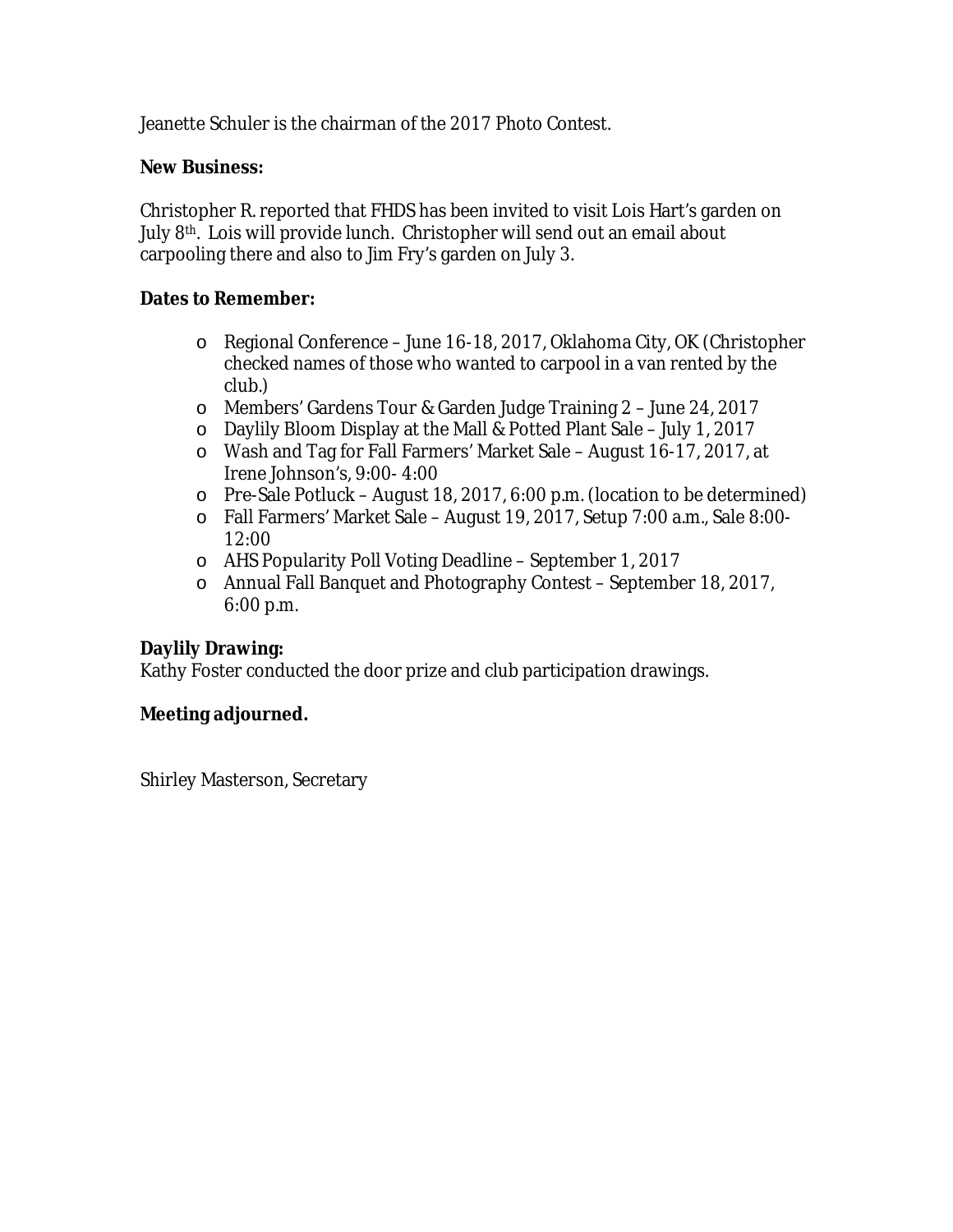#### **Flint Hills Daylily Society Minutes** August 7, 2017

The Flint Hills Daylily Society met at the Riley county Senior Service Center for the August meeting. President Christopher Renner called the meeting to order.

**Program:** Miami County Master Gardner, Lenora Larson spoke with enthusiasm and humor on creating space for wildlife, particularly moths and butterflies, in the garden.

Refreshments were provided by Kent Foster, LaDonna Hoffman, Lou Irwin, and Chris Tyler.

#### **Minutes and Treasurer's Report:**

Ann Redmon moved that the minutes of the June meeting be approved as written. Lou Irwin seconded the motion.

#### **Treasurer's Report:**

Pam Lauer, Treasurer, reported on 2017 expenditures and income. Bobbie Kromm moved that the treasurer's report be approved. Marian Quinlan seconded the motion.

## **Old Business:**

Christopher announced that copies of *Double Daylilies: Twice the Fun, The Open Form Daylily* and *The Illustrated Guide to Daylilies, Revised Edition,* would be available for purchase at the end of the meeting. See Pam Lauer about purchases.

#### **New Business:**

FHDS has given money in the past to help the Topeka Daylily Society defray costs of hosting a regional convention. Christopher Renner asked the members to consider whether FHDS would be willing to donate money to Topeka for the 2018 Regional Conference. Discussion followed. Ruby Zabel moved that we give \$400 to the Topeka Daylily Society. Lou Irwin seconded the motion. Motion carried unanimously.

Christopher Renner explained that Region 11 is having trouble finding a host for the 2019 Region 11 Conference. He asked the club members present, "Would we be interested in hosting in 2020?" Discussion followed. One possibility discussed is to have one day of tours on Saturday visiting 4-5 gardens, speakers on Sunday with brunch and business meeting. Marian Quinlan moved that FHDS host the 2020 Region 11 Conference. Bobbie Kromm seconded the motion. Motion carried. Christopher Renner volunteered to be the head of the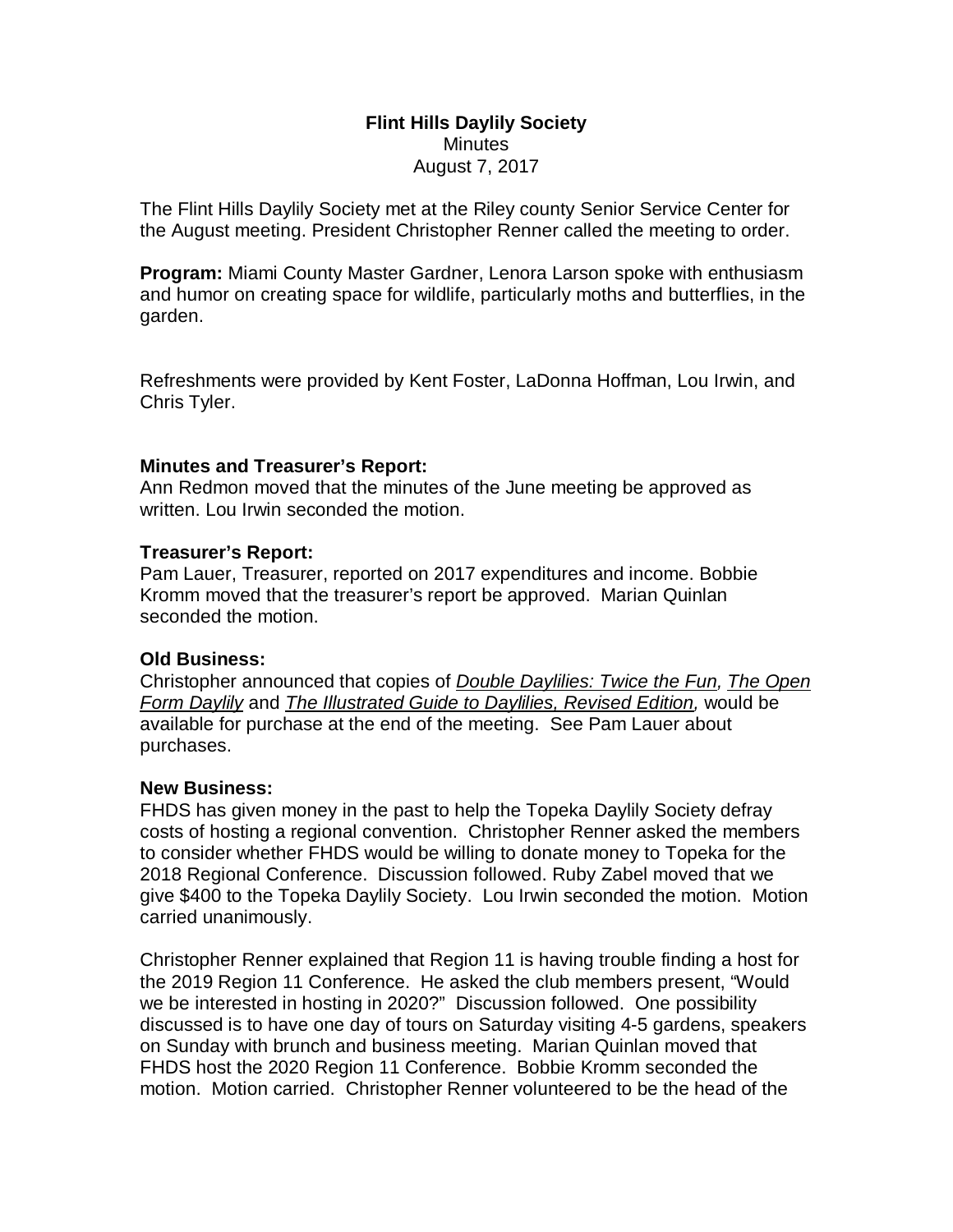conference planning.

## **Committee Reports:**

Fall Bare-Root Plant Sale - Ruby Zabel reported on the upcoming sale to be held Saturday, August 19, at the Farmer's Market. Ruby and Irene are hoping to have approximately 700 plants donated for the sale. Members are urged to bring only plants that they would want to have in their own gardens. Wash and tag will be at Rick and Irene's on August 16 and 17 starting at 9:00 a.m. Kits are available for those who wish to wash and tag their own. Each bag is to have a minimum of 3 fans. All will be priced at \$5. Ann Redmon suggested that daylilies valued at more than \$5 be donated to the Region 11 online auction. Lou asked that unsold daylilies be donated to the public garden in her hometown of St Francis.

Pre-Sale Potluck - Christopher Renner initiated a discussion on whether or not to hold a pre-sale potluck dinner. Ruby Zabel suggested eliminating it since members have an opportunity to buy daylilies at the wash and tag or before the Farmer's Market opens. Discussion followed. Kathy Foster moved that FHDS do away with the pre-sale potluck for one year with and option to revisit the question in the future. Lou Irwin seconded.

Annual Meeting - Bobbie Kromm reported on the dinner which will accompany the annual meeting, Monday, September 18. Friendship House will be catering at a cost of \$10/person. They require a minimum of 25. The deadline for sign-up is Labor Day. Bobbie urged members to bring a guest. The cost for a guest will also be \$10.

2017 Photo Contest - Jeanette Schuler is organizing the photo contest for 2017. The deadline for submitting entries is August 30.

# **Dates to Remember:**

- Wash and Tag for Fall Farmers' Market Sale: August 16 and 17, at Irene Johnson's, 9:00 – 4:00
- Fall Farmers' Market Sale: Saturday, August 19, 2017, Setup 7:00 a.m., Sale 8:00-12:00
- AHS Popularity Poll Voting Deadline: September 1, 2017
- Photography Contest Entry Deadline: August 30
- Annual Fall Banquet and Photography Contest: Monday, September 18, 2017, 6:00 p.m.

# **Daylily Drawings:**

Kathy Foster conducted door prize drawings for daylilies provided by Margo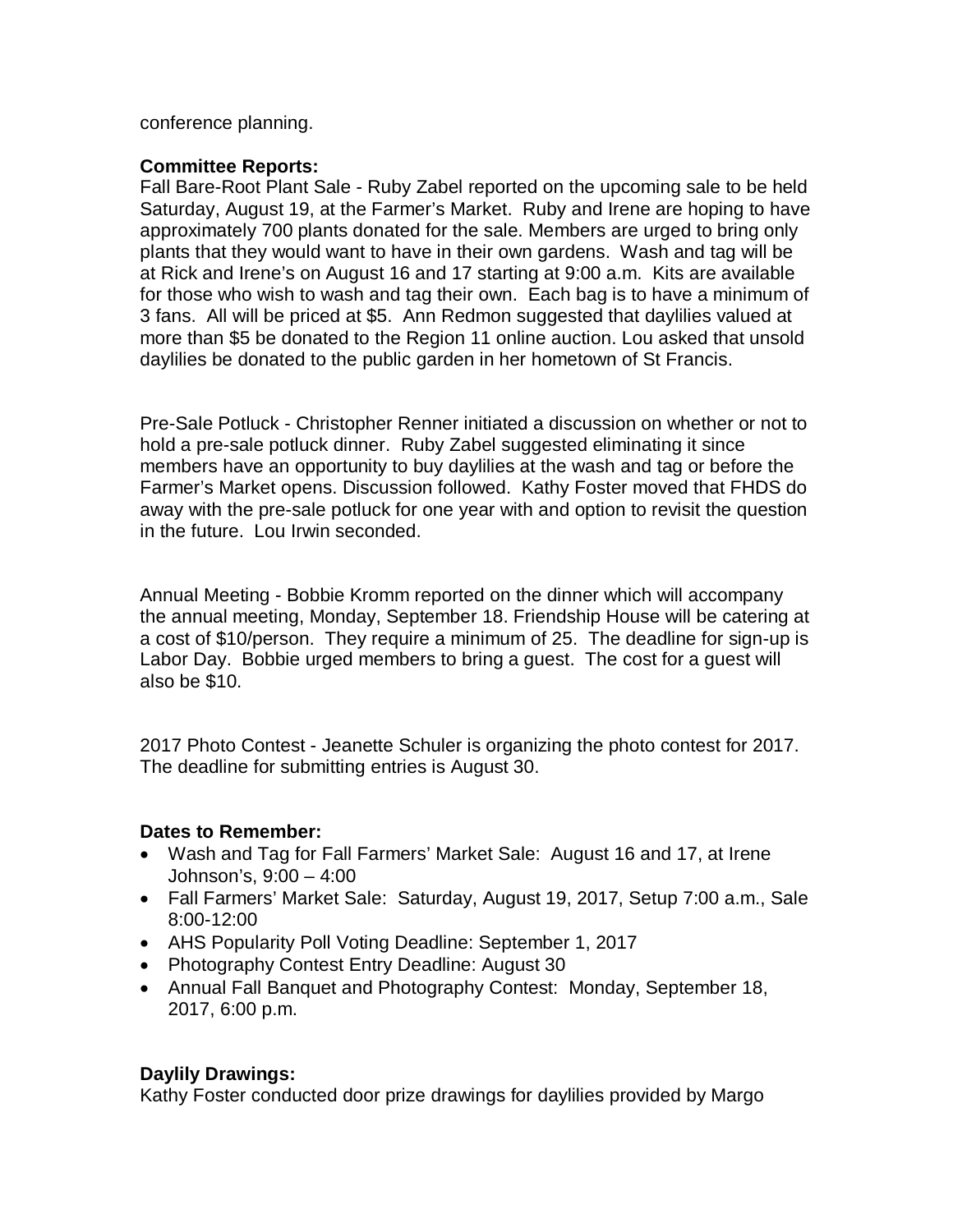Reed and Jim Murphy, and for daylilies provided by Bob and Eric Tankesley-Clark.

# **Meeting adjourned.**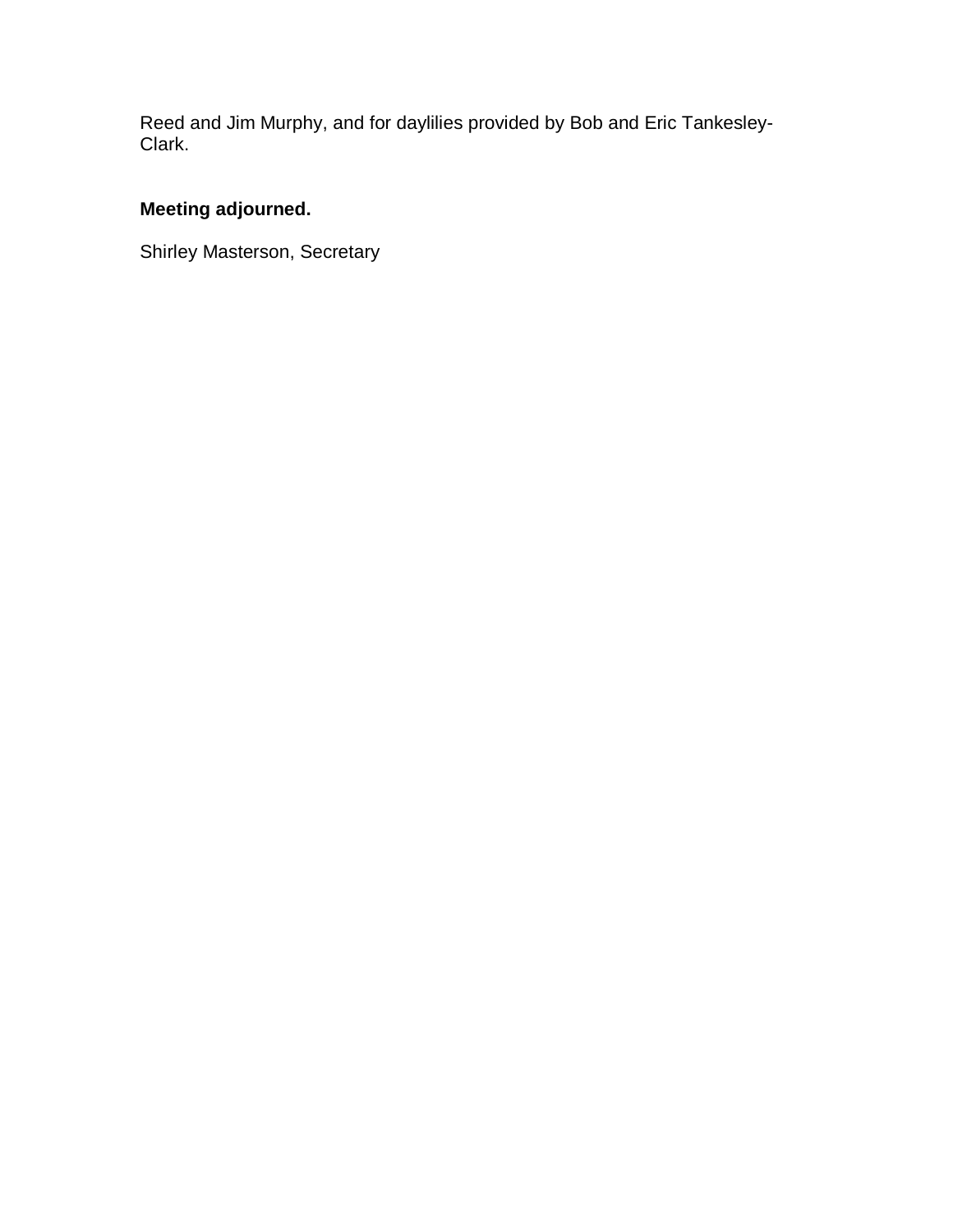## **Flint Hills Daylily Society Minutes of Meeting September 18, 2017**

The Flint Hills Daylily Society gathered at the Riley County Senior Service Center on Monday, September 18, for the final business meeting of 2017 and the Fall Banquet.

## **Program:**

Members and their guests arrived for social time and voting for their favorites in the 2017 FHDS Photography Contest organized by Jeanette Schuler. Next in order of entertainment was eating! The annual banquet was organized by Bobbie Kromm with food provided by Friendship House of Wamego. Thirty-one members and guests enjoyed the meal with an abundance of desserts provided by members.

President Christopher Renner called the business meeting to order.

## **Minutes and Treasurer's Report:**

Lou Irwin moved that the minutes of the August meeting be approved as written. Marian Quinlan seconded the motion. Motion carried.

Pam Lauer presented the FHDS membership list showing who had paid dues for 2018. She encouraged everyone to get his or her dues paid by the end of the evening. As part of her Treasurer's report she presented a breakdown of the Farmer's Market Sales for 2017, which produced a total income of \$2115.64 after expenses. The club will most likely need to continue with a spring and fall sale next year to keep revenues up. Pam also included a draft of the 2018 budget with actual and projected expenses. Expenses are expected to exceed income. Discussion followed. Shirley Masterson will review the minutes of 2016 to determine how much the club voted to donate to K-State Gardens. That amount is to be included in the proposed budget. Pam concluded her report by reminding members that the club has copies of The Open Form Daylily, Double Daylilies: Twice the Fun, and Illustrated Guide to Daylilies for sale. She suggested that they would make good Christmas presents. Steve Amy moved that the proposed budget for 2018 be accepted with the addition of a gift to K-State Gardens. Ann Redmon seconded the motion. Motion carried. Irene Johnson moved that the Treasurer's Report be approved as presented. Ruby Zabel seconded. Motion carried.

# **Committee Reports:**

No committee reports given.

# **Old Business:**

There was no old business.

## **New Business:**

Christopher Renner read notes from the Damar Community Club thanking FHDS for donated daylilies and from the Topeka Daylily Society thanking FHDS for a